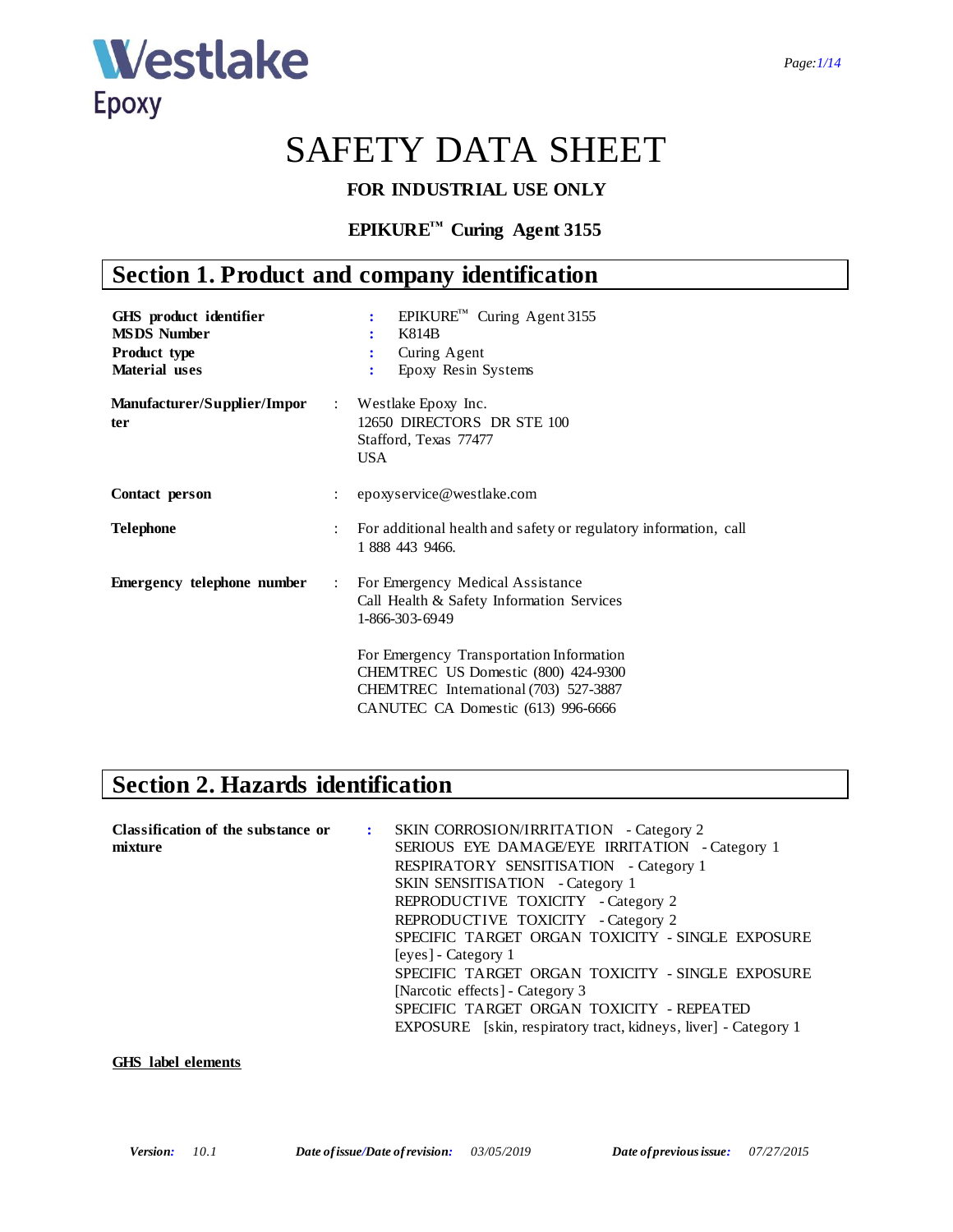**Hazard pictograms :**

| Signal word |                          |  |
|-------------|--------------------------|--|
|             | <b>Hazard</b> statements |  |



**:** Danger **:** H315 Causes skin irritation. H318 Causes serious eye damage. H334 May cause allergy or asthma symptoms or breathing difficulties if inhaled. H317 May cause an allergic skin reaction. H361f Suspected of damaging fertility. H361d Suspected of damaging the unborn child. H370 Causes damage to organs: (eyes) H336 May cause drowsiness or dizziness. H372 Causes damage to organs through prolonged or repeated exposure: (skin, respiratory tract, kidneys, liver)

### **Precautionary statements**

| <b>General</b>    |                | Not applicable.                                                                                                                                                                                                                                                                                                                                                                                                                                                                                                                                                                                                                                                                                                                                   |
|-------------------|----------------|---------------------------------------------------------------------------------------------------------------------------------------------------------------------------------------------------------------------------------------------------------------------------------------------------------------------------------------------------------------------------------------------------------------------------------------------------------------------------------------------------------------------------------------------------------------------------------------------------------------------------------------------------------------------------------------------------------------------------------------------------|
| <b>Prevention</b> | ÷              | Obtain special instructions before use.<br>Do not handle until all safety precautions have been read and<br>understood.<br>Use personal protective equipment as required.<br>Wear protective gloves.<br>Wear eye or face protection.<br>In case of inadequate ventilation wear respiratory protection.<br>Use only outdoors or in a well-ventilated area.<br>Do not breathe vapor.<br>Do not eat, drink or smoke when using this product.<br>Wash hands thoroughly after handling.<br>Contaminated work clothing should not be allowed out of the<br>workplace.                                                                                                                                                                                   |
| <b>Response</b>   | $\ddot{\cdot}$ | Get medical attention if you feel unwell.<br>IF exposed:<br>Call a POISON CENTER or physician.<br>IF INHALED:<br>Remove victim to fresh air and keep at rest in a position comfortable<br>for breathing.<br>Call a POISON CENTER or physician if you feel unwell.<br>If experiencing respiratory symptoms:<br>Call a POISON CENTER or physician.<br>IF ON SKIN:<br>Wash with plenty of soap and water.<br>Take off contaminated clothing.<br>Wash contaminated clothing before reuse.<br>If skin irritation or rash occurs:<br>Get medical attention.<br>IF IN EYES:<br>Rinse cautiously with water for several minutes.<br>Remove contact lenses, if present and easy to do. Continue rinsing.<br>Immediately call a POISON CENTER or physician. |
| <b>Storage</b>    | ÷              | Store locked up.                                                                                                                                                                                                                                                                                                                                                                                                                                                                                                                                                                                                                                                                                                                                  |
|                   |                |                                                                                                                                                                                                                                                                                                                                                                                                                                                                                                                                                                                                                                                                                                                                                   |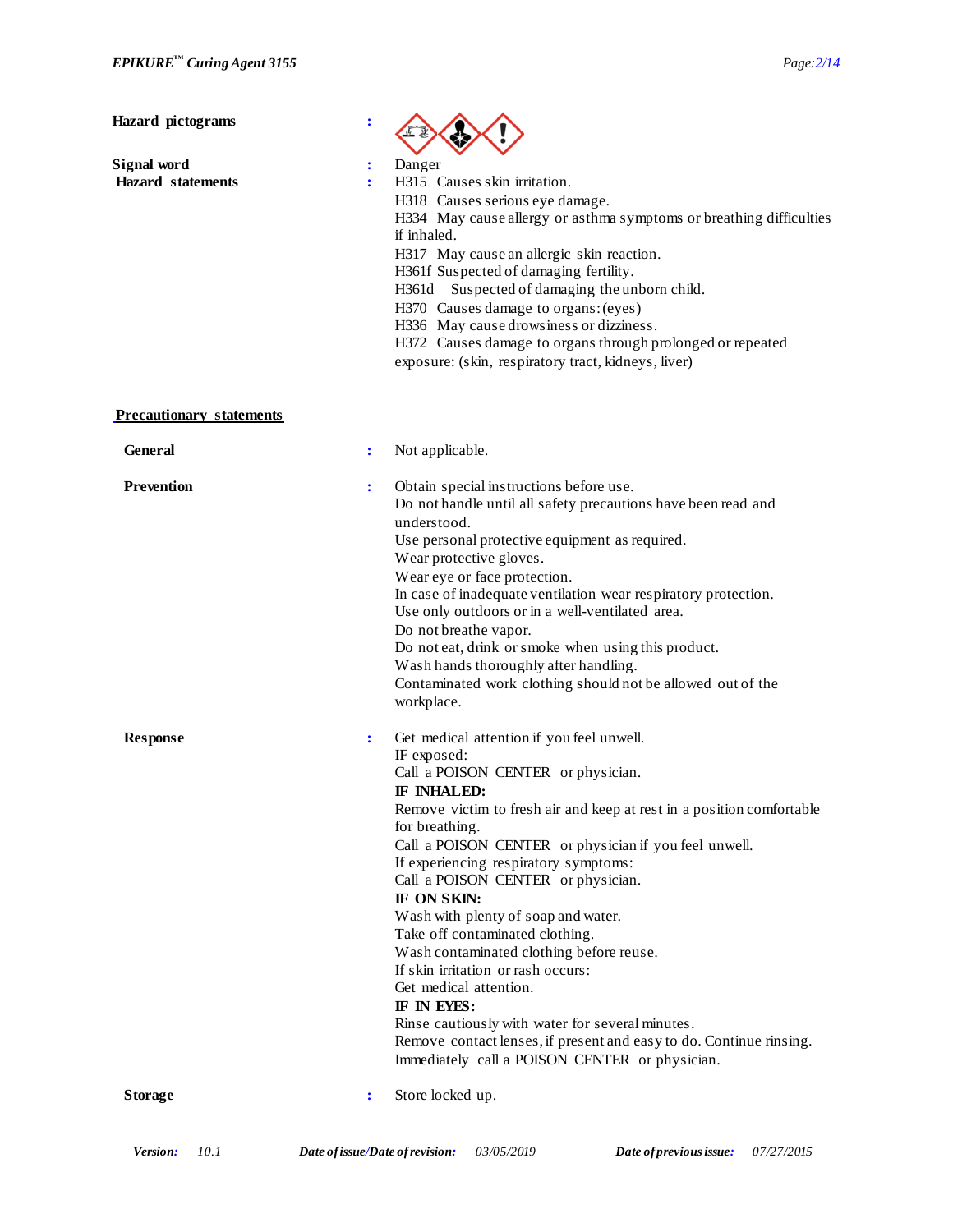**Disposal :** Dispose of contents and container in accordance with all local, regional, national and international regulations.

**Other hazards which do not result in classification :** None known.

# **Section 3. Composition/information on ingredients**

**Substance/mixture :** Mixture

| Ingredient name                | $\%$ by weight | <b>CAS</b><br>number |
|--------------------------------|----------------|----------------------|
| Polyamine adduct (proprietary) | $50 - 70$      |                      |
| Benzyl Alcohol                 | $25 - 35$      | $100 - 51 - 6$       |
| Triethylenetetramine           | $5 - 7$        | $112 - 24 - 3$       |

**There are no additional ingredients present which, within the current knowledge of the supplier and in the concentrations applicable, are classified as hazardous to health or the environment and hence require reporting in this section.**

**Occupational exposure limits, if available, are listed in Section 8.**

## **Section 4. First aid measures**

### **Description of necessary first aid measures**

| Eye contact         | $\ddot{\cdot}$ | Get medical attention immediately. Call a poison center or physician.<br>Immediately flush eyes with plenty of water, occasionally lifting the<br>upper and lower eyelids. Check for and remove any contact lenses.<br>Continue to rinse for at least 10 minutes. Chemical burns must be<br>treated promptly by a physician.                                                                                                                                                                                                                                                            |
|---------------------|----------------|-----------------------------------------------------------------------------------------------------------------------------------------------------------------------------------------------------------------------------------------------------------------------------------------------------------------------------------------------------------------------------------------------------------------------------------------------------------------------------------------------------------------------------------------------------------------------------------------|
| <b>Inhalation</b>   | $\ddot{\cdot}$ | Get medical attention immediately. Call a poison center or physician.<br>Remove victim to fresh air and keep at rest in a position comfortable<br>for breathing. If it is suspected that fumes are still present, the rescuer<br>should wear an appropriate mask or self-contained breathing<br>apparatus. If not breathing, if breathing is irregular or if respiratory<br>arrest occurs, provide artificial respiration or oxygen by trained<br>personnel. It may be dangerous to the person providing aid to give<br>mouth-to-mouth resuscitation. If unconscious, place in recovery |
|                     |                | position and get medical attention immediately. Maintain an open<br>airway. Loosen tight clothing such as a collar, tie, belt or waistband. In<br>case of inhalation of decomposition products in a fire, symptoms may<br>be delayed. The exposed person may need to be kept under medical<br>surveillance for 48 hours. In the event of any complaints or symptoms,<br>avoid further exposure.                                                                                                                                                                                         |
| <b>Skin contact</b> | $\ddot{\cdot}$ | Get medical attention immediately. Call a poison center or physician.<br>Wash with plenty of soap and water. Remove contaminated clothing<br>and shoes. Wash contaminated clothing thoroughly with water before<br>removing it, or wear gloves. Continue to rinse for at least 10 minutes.<br>Chemical burns must be treated promptly by a physician. In the event<br>of any complaints or symptoms, avoid further exposure. Wash clothing<br>before reuse. Clean shoes thoroughly before reuse.                                                                                        |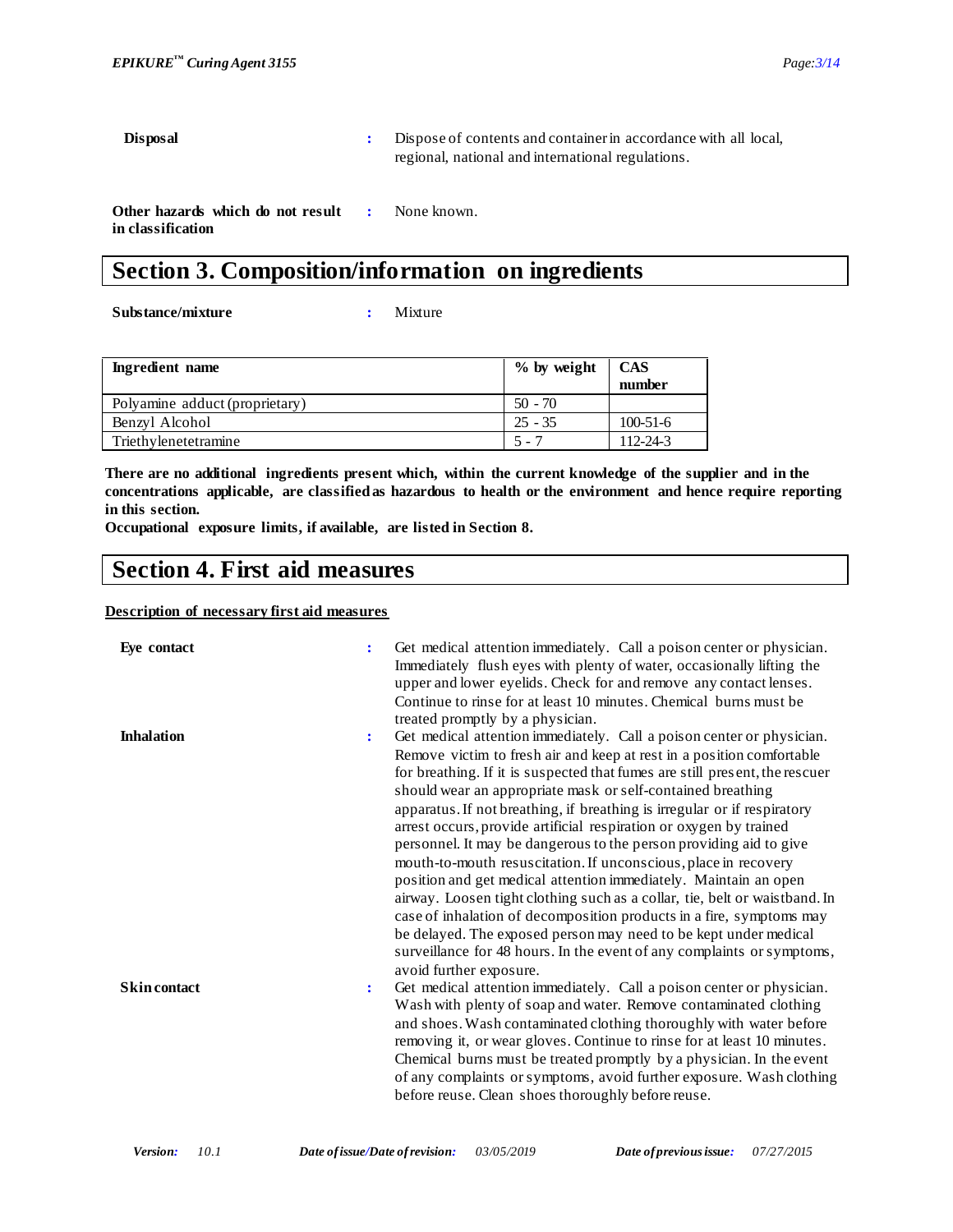| <b>Ingestion</b> | Get medical attention immediately. Call a poison center or physician.     |
|------------------|---------------------------------------------------------------------------|
|                  | Wash out mouth with water. Remove dentures if any. Remove victim          |
|                  | to fresh air and keep at rest in a position comfortable for breathing. If |
|                  | material has been swallowed and the exposed person is conscious, give     |
|                  | small quantities of water to drink. Stop if the exposed person feels sick |
|                  | as vomiting may be dangerous. Do not induce vomiting unless directed      |
|                  | to do so by medical personnel. If vomiting occurs, the head should be     |
|                  | kept low so that vomit does not enter the lungs. Chemical burns must      |
|                  | be treated promptly by a physician. Never give anything by mouth to       |
|                  | an unconscious person. If unconscious, place in recovery position and     |
|                  | get medical attention immediately. Maintain an open airway. Loosen        |
|                  | tight clothing such as a collar, tie, belt or waistband.                  |

### **Indication of immediate medical attention and special treatment needed, if necessary**

| Notes to physician                | ÷                      | In case of inhalation of decomposition products in a fire, symptoms<br>may be delayed. The exposed person may need to be kept under<br>medical surveillance for 48 hours.                                                                                                                                                                     |
|-----------------------------------|------------------------|-----------------------------------------------------------------------------------------------------------------------------------------------------------------------------------------------------------------------------------------------------------------------------------------------------------------------------------------------|
| <b>Specific treatments</b>        |                        | No specific treatment.                                                                                                                                                                                                                                                                                                                        |
| Protection of first aid personnel | $\bullet$<br>$\bullet$ | No action shall be taken involving any personal risk or without                                                                                                                                                                                                                                                                               |
|                                   |                        | suitable training. If it is suspected that fumes are still present, the<br>rescuer should wear an appropriate mask or self-contained breathing<br>apparatus. It may be dangerous to the person providing aid to give<br>mouth-to-mouth resuscitation. Wash contaminated clothing thoroughly<br>with water before removing it, or wear gloves. |

**See toxicological information (Section 11)**

## **Section 5. Fire-fighting measures**

### **Extinguishing media**

| Suitable extinguishing media<br>Unsuitable extinguishing media | $\bullet$ | Use an extinguishing agent suitable for the surrounding fire.<br>None known.                                                                                                                      |
|----------------------------------------------------------------|-----------|---------------------------------------------------------------------------------------------------------------------------------------------------------------------------------------------------|
| Specific hazards arising from the<br>chemical                  | ÷         | In a fire or if heated, a pressure increase will occur and the container<br>may burst.                                                                                                            |
| Hazardous thermal<br>decomposition products                    | ÷         | Decomposition products may include the following materials:<br>carbon dioxide<br>carbon monoxide<br>nitrogen oxides                                                                               |
| Special protective actions for fire-<br>fighters               | ÷         | Promptly isolate the scene by removing all persons from the vicinity<br>of the incident if there is a fire. No action shall be taken involving any<br>personal risk or without suitable training. |
| Special protective equipment for<br>fire-fighters              | ÷         | Fire-fighters should wear appropriate protective equipment and self-<br>contained breathing apparatus (SCBA) with a full face-piece operated<br>in positive pressure mode.                        |

## **Section 6. Accidental release measures**

### **Personal precautions, protective equipment and emergency procedures**

For non-emergency personnel : No action shall be taken involving any personal risk or without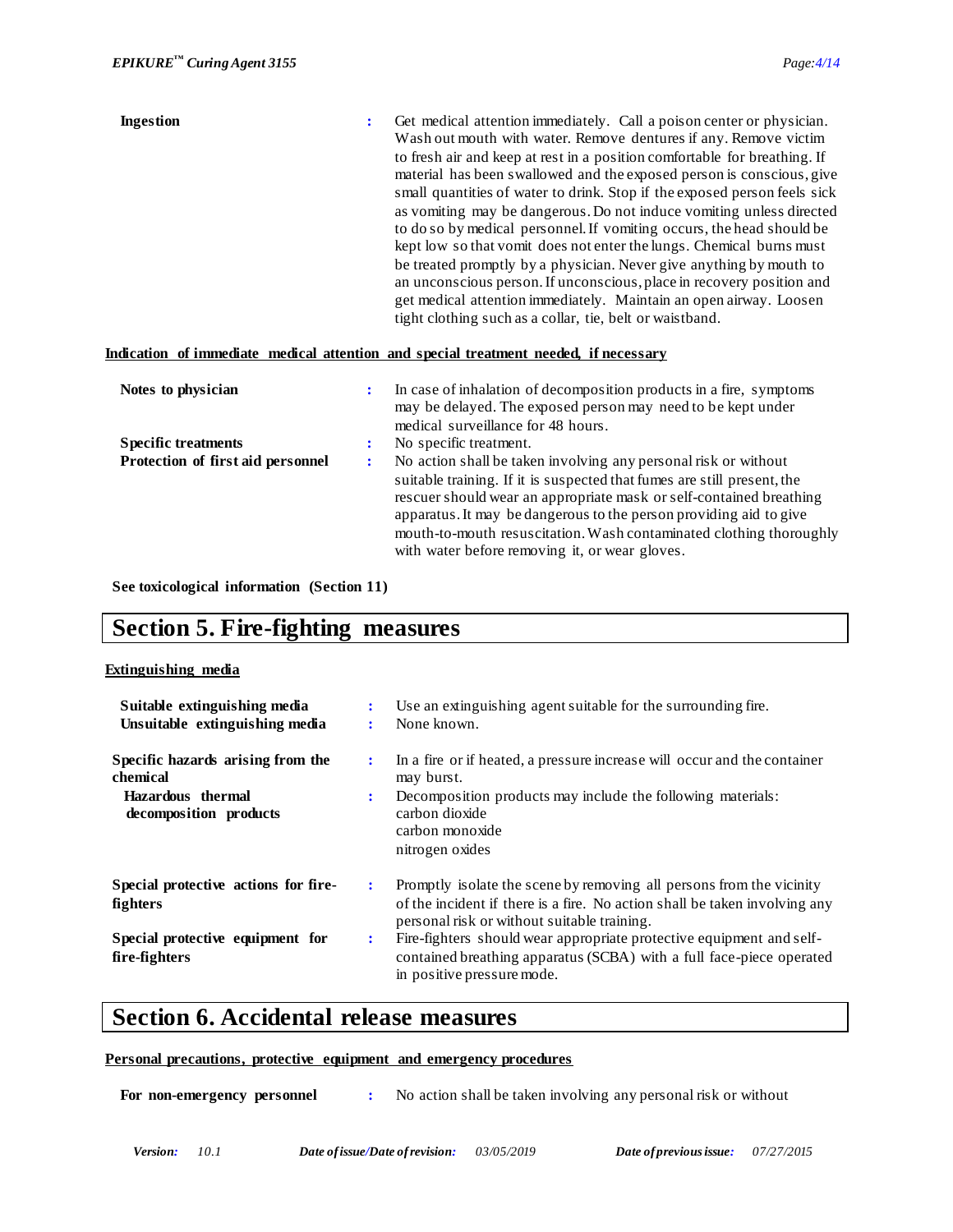| For emergency responders                             | $\ddot{\cdot}$ | suitable training. Evacuate surrounding areas. Keep unnecessary and<br>unprotected personnel from entering. Do not touch or walk through<br>spilled material. Do not breathe vapor or mist. Provide adequate<br>ventilation. Wear appropriate respirator when ventilation is<br>inadequate. Put on appropriate personal protective equipment.<br>If specialised clothing is required to deal with the spillage, take note of<br>any information in Section 8 on suitable and unsuitable materials. See<br>also the information in "For non-emergency personnel".                                                                                                                                                                          |
|------------------------------------------------------|----------------|-------------------------------------------------------------------------------------------------------------------------------------------------------------------------------------------------------------------------------------------------------------------------------------------------------------------------------------------------------------------------------------------------------------------------------------------------------------------------------------------------------------------------------------------------------------------------------------------------------------------------------------------------------------------------------------------------------------------------------------------|
| <b>Environmental precautions</b>                     | $\ddot{\cdot}$ | Avoid dispersal of spilled material and runoff and contact with soil,<br>waterways, drains and sewers. Inform the relevant authorities if the<br>product has caused environmental pollution (sewers, waterways, soil<br>or air).                                                                                                                                                                                                                                                                                                                                                                                                                                                                                                          |
| Methods and material for containment and cleaning up |                |                                                                                                                                                                                                                                                                                                                                                                                                                                                                                                                                                                                                                                                                                                                                           |
| Small spill                                          | $\ddot{\cdot}$ | Stop leak if without risk. Move containers from spill area. Dilute with<br>water and mop up if water-soluble. Alternatively, or if water-insoluble,<br>absorb with an inert dry material and place in an appropriate waste<br>disposal container. Dispose of via a licensed waste disposal contractor.                                                                                                                                                                                                                                                                                                                                                                                                                                    |
| Large spill                                          | $\ddot{\cdot}$ | Stop leak if without risk. Move containers from spill area. Approach<br>release from upwind. Prevent entry into sewers, water courses,<br>basements or confined areas. Wash spillages into an effluent treatment<br>plant or proceed as follows. Contain and collect spillage with non-<br>combustible, absorbent material e.g. sand, earth, vermiculite or<br>diatomaceous earth and place in container for disposal according to<br>local regulations (see section 13 of SDS). Dispose of via a licensed<br>waste disposal contractor. Contaminated absorbent material may pose<br>the same hazard as the spilled product. Note: see section 1 of SDS for<br>emergency contact information and section 13 of SDS for waste<br>disposal. |

# **Section 7. Handling and storage**

### **Precautions for safe handling**

| <b>Protective measures</b>                |                | Put on appropriate personal protective equipment (see section 8 of<br>SDS). Persons with a history of skin sensitization problems or asthma,<br>allergies or chronic or recurrent respiratory disease should not be<br>employed in any process in which this product is used. Avoid<br>exposure - obtain special instructions before use. Avoid exposure<br>during pregnancy. Do not handle until all safety precautions have been<br>read and understood. Do not get in eyes or on skin or clothing. Do not<br>breathe vapor or mist. Do not ingest. Use only with adequate<br>ventilation. Wear appropriate respirator when ventilation is<br>inadequate. Keep in the original container or an approved alternative<br>made from a compatible material, kept tightly closed when not in use.<br>Empty containers retain product residue and can be hazardous. Do not<br>reuse container. |
|-------------------------------------------|----------------|--------------------------------------------------------------------------------------------------------------------------------------------------------------------------------------------------------------------------------------------------------------------------------------------------------------------------------------------------------------------------------------------------------------------------------------------------------------------------------------------------------------------------------------------------------------------------------------------------------------------------------------------------------------------------------------------------------------------------------------------------------------------------------------------------------------------------------------------------------------------------------------------|
| Advice on general occupational<br>hygiene | $\ddot{\cdot}$ | Eating, drinking and smoking should be prohibited in areas where this<br>material is handled, stored and processed. Workers should wash hands<br>and face before eating, drinking and smoking. Remove contaminated<br>clothing and protective equipment before entering eating areas. See<br>also Section 8 for additional information on hygiene measures.                                                                                                                                                                                                                                                                                                                                                                                                                                                                                                                                |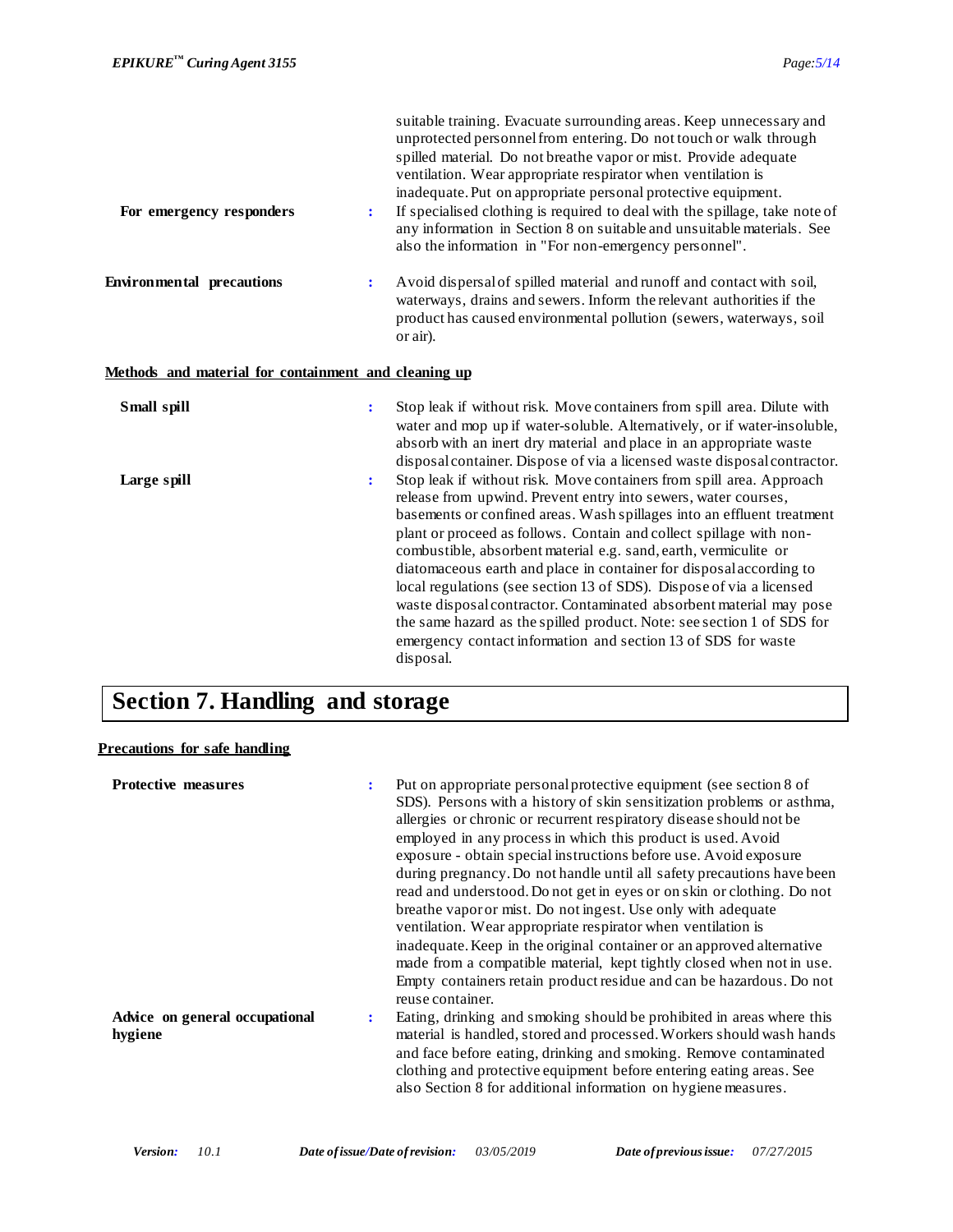**Conditions for safe storage, including any incompatibilities :** Store in accordance with local regulations. Store in original container protected from direct sunlight in a dry, cool and well-ventilated area, away from incompatible materials (see section 10 of SDS) and food and drink. Store locked up. Keep container tightly closed and sealed until ready for use. Containers that have been opened must be carefully resealed and kept upright to prevent leakage. Do not store in unlabeled containers. Use appropriate containment to avoid environmental contamination.

## **Section 8. Exposure controls/personal protection**

### **Control parameters**

### **Occupational exposure limits**

| <b>Ingredient</b> name                                 | <b>Exposure limits</b>                                                                                                                                                                                                                                                                                                                                                                                                                                                                 |
|--------------------------------------------------------|----------------------------------------------------------------------------------------------------------------------------------------------------------------------------------------------------------------------------------------------------------------------------------------------------------------------------------------------------------------------------------------------------------------------------------------------------------------------------------------|
| Benzyl Alcohol                                         | AIHA WEEL (1999-01-01)<br>TWA - TLV and PEL 10 ppm                                                                                                                                                                                                                                                                                                                                                                                                                                     |
|                                                        |                                                                                                                                                                                                                                                                                                                                                                                                                                                                                        |
| Triethylenetetramine                                   | AIHA WEEL (1999-01-01)<br>TWA - TLV and PEL 1 ppm                                                                                                                                                                                                                                                                                                                                                                                                                                      |
|                                                        | Notes: Absorbed through skin.                                                                                                                                                                                                                                                                                                                                                                                                                                                          |
|                                                        |                                                                                                                                                                                                                                                                                                                                                                                                                                                                                        |
| Recommended monitoring<br>$\ddot{\cdot}$<br>procedures | If this product contains ingredients with exposure limits, personal,<br>workplace atmosphere or biological monitoring may be required to<br>determine the effectiveness of the ventilation or other control measures<br>and/or the necessity to use respiratory protective equipment. Reference<br>should be made to appropriate monitoring standards. Reference to<br>national guidance documents for methods for the determination of<br>hazardous substances will also be required. |
| Appropriate engineering controls<br>$\ddot{\cdot}$     | Use only with adequate ventilation. Use process enclosures, local<br>exhaust ventilation or other engineering controls to keep worker<br>exposure to airborne contaminants below any recommended or<br>statutory limits.                                                                                                                                                                                                                                                               |
| Environmental exposure controls<br>÷                   | Emissions from ventilation or work process equipment should be<br>checked to ensure they comply with the requirements of environmental<br>protection legislation. In some cases, fume scrubbers, filters or<br>engineering modifications to the process equipment will be necessary<br>to reduce emissions to acceptable levels.                                                                                                                                                       |
| Individual protection measures                         |                                                                                                                                                                                                                                                                                                                                                                                                                                                                                        |
| <b>Hygiene</b> measures<br>$\ddot{\cdot}$              | Wash hands, forearms and face thoroughly after handling chemical<br>products, before eating, smoking and using the lavatory and at the end<br>of the working period. Appropriate techniques should be used to<br>remove potentially contaminated clothing. Contaminated work<br>clothing should not be allowed out of the workplace. Wash<br>contaminated clothing before reusing. Ensure that eyewash stations<br>and safety showers are close to the workstation location.           |
| Eye/face protection<br>÷                               | Safety eyewear complying with an approved standard should be used<br>when a risk assessment indicates this is necessary to avoid exposure to<br>liquid splashes, mists, gases or dusts. If contact is possible, the                                                                                                                                                                                                                                                                    |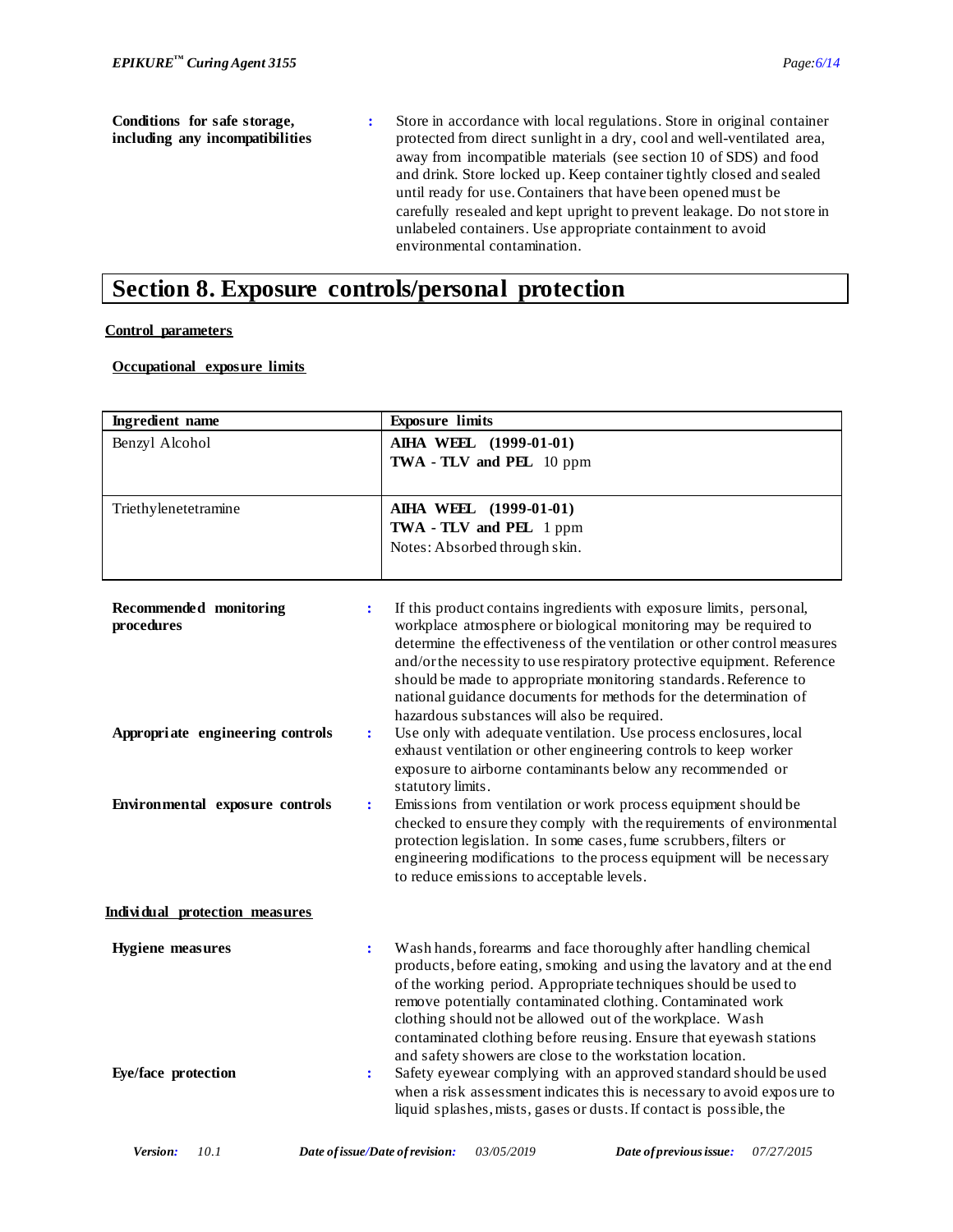|                               |                | following protection should be worn, unless the assessment indicates a<br>higher degree of protection: chemical splash goggles and/or face<br>shield. If inhalation hazards exist, a full-face respirator may be<br>required instead.                                                                                                                                                                                                                                                                                                                                                                                      |
|-------------------------------|----------------|----------------------------------------------------------------------------------------------------------------------------------------------------------------------------------------------------------------------------------------------------------------------------------------------------------------------------------------------------------------------------------------------------------------------------------------------------------------------------------------------------------------------------------------------------------------------------------------------------------------------------|
| <b>Skin protection</b>        |                |                                                                                                                                                                                                                                                                                                                                                                                                                                                                                                                                                                                                                            |
| Hand protection               | ÷              | Chemical-resistant, impervious gloves complying with an approved<br>standard should be worn at all times when handling chemical products<br>if a risk assessment indicates this is necessary. Considering the<br>parameters specified by the glove manufacturer, check during use that<br>the gloves are still retaining their protective properties. It should be<br>noted that the time to breakthrough for any glove material may be<br>different for different glove manufacturers. In the case of mixtures,<br>consisting of several substances, the protection time of the gloves<br>cannot be accurately estimated. |
| <b>Body protection</b>        | $\ddot{\cdot}$ | Personal protective equipment for the body should be selected based<br>on the task being performed and the risks involved and should be<br>approved by a specialist before handling this product.                                                                                                                                                                                                                                                                                                                                                                                                                          |
| Other skin protection         | ÷              | Appropriate footwear and any additional skin protection measures<br>should be selected based on the task being performed and the risks<br>involved and should be approved by a specialist before handling this<br>product.                                                                                                                                                                                                                                                                                                                                                                                                 |
| <b>Respiratory protection</b> | $\ddot{\cdot}$ | Use a properly fitted, air-purifying or air-fed respirator complying with<br>an approved standard if a risk assessment indicates this is necessary.<br>Respirator selection must be based on known or anticipated exposure<br>levels, the hazards of the product and the safe working limits of the<br>selected respirator.                                                                                                                                                                                                                                                                                                |

# **Section 9. Physical and chemical properties**

### **Appearance**

| <b>Physical state</b>         | Liquid<br>÷                                                                                                   |
|-------------------------------|---------------------------------------------------------------------------------------------------------------|
| <b>Color</b>                  | Clear.<br>$\ddot{\cdot}$                                                                                      |
| Odor                          | amine.<br>$\ddot{\cdot}$                                                                                      |
| Odor threshold                | Not available<br>$\ddot{\cdot}$                                                                               |
| pH                            | Not available<br>÷                                                                                            |
| Melting point/ Freezing point | Not available<br>÷                                                                                            |
| <b>Boiling point</b>          | 204 °C (399 °F)<br>÷                                                                                          |
| <b>Flash point</b>            | Setaflash Closed Cup: Greater than $93.4 \text{ °C}$ (200.1 $\text{ °F}$ ) (ASTM D<br>$\ddot{\cdot}$<br>3828) |
| <b>Burning time</b>           | Not available<br>:                                                                                            |
| <b>Burning rate</b>           | Not available                                                                                                 |
| Evaporation rate              | Not available                                                                                                 |
| Flammability (solid, gas)     | Not available<br>:                                                                                            |
| Lower and upper explosive     | <b>Lower:</b> Not available<br>÷                                                                              |
| (flammable) limits            | <b>Upper:</b> Not available                                                                                   |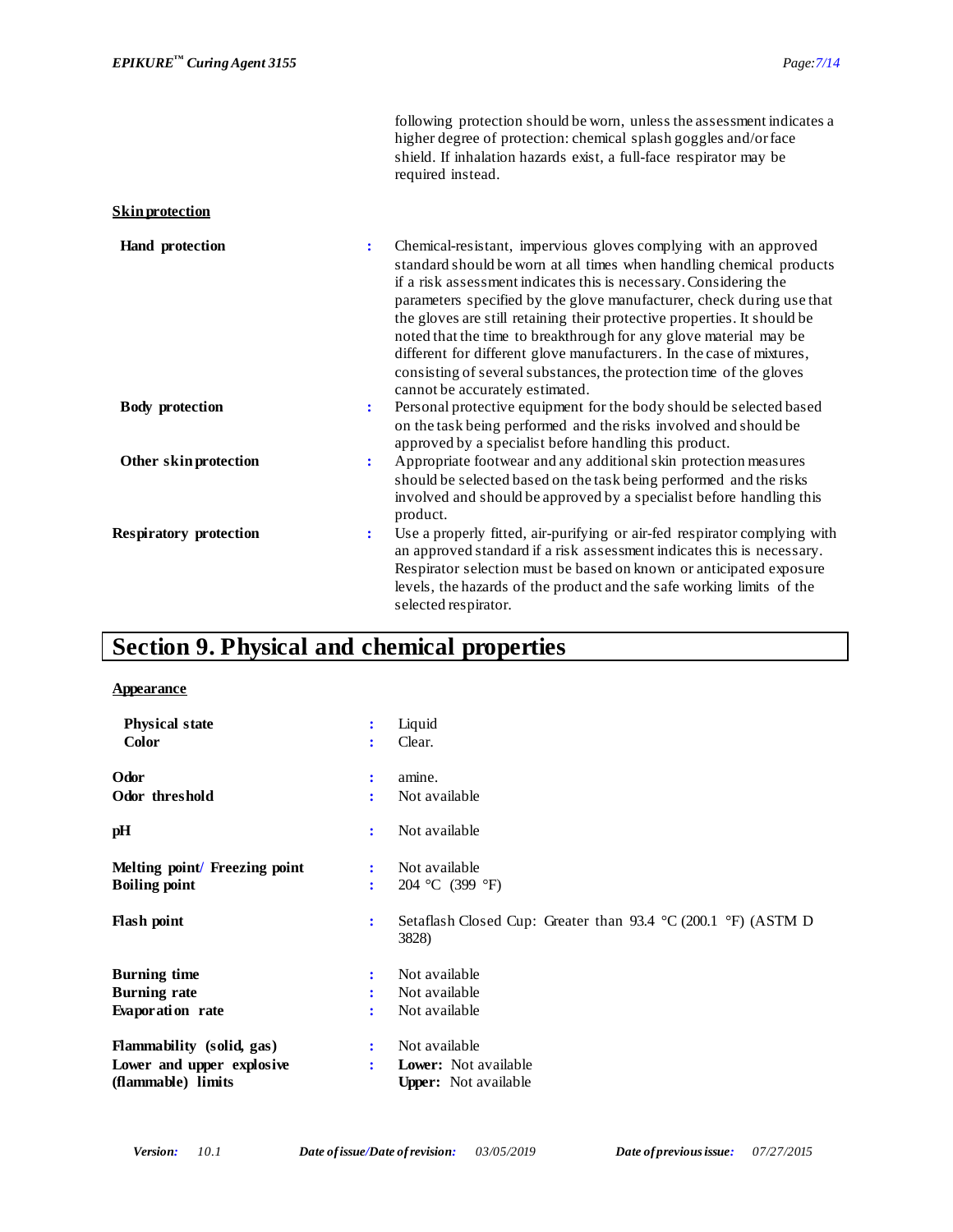| Vapor pressure                             | $\ddot{\cdot}$       | Less than 1 kPa                                                  |
|--------------------------------------------|----------------------|------------------------------------------------------------------|
| Vapor density                              | ÷                    | Not available                                                    |
| <b>Relative density</b>                    | ÷                    | Not available                                                    |
| <b>Density</b>                             | $\ddot{\cdot}$       | 982 kg/m3                                                        |
| <b>Solubility</b><br>Solubility in water   | ÷<br>÷               | Not available<br>Insoluble                                       |
| Partition coefficient: n-<br>octanol/water | ÷                    | Not available                                                    |
| Auto-ignition temperature                  | ÷                    | Not available                                                    |
| Decomposition temperature                  | $\ddot{\phantom{a}}$ | Not available                                                    |
| <b>SADT</b>                                | ÷                    | Not available                                                    |
| <b>Viscosity</b>                           | ÷                    | <b>Dynamic:</b> 3,000 - 6,000 mPa·s @ 25 °C (77 °F) (Brookfield) |
|                                            |                      | <b>Kinematic:</b> Not available                                  |

### **Other information**

No additional information.

# **Section 10. Stability and reactivity**

| <b>Reactivity</b>                  | ÷ | Stable undernormal conditions.                                                                                             |
|------------------------------------|---|----------------------------------------------------------------------------------------------------------------------------|
| <b>Chemical stability</b>          | ۰ | The product is stable.                                                                                                     |
| Possibility of hazardous reactions | ÷ | Under normal conditions of storage and use, hazardous reactions will<br>not occur.                                         |
| Conditions to avoid                | : | Avoid exposure - obtain special instructions before use. Keep away<br>from heat, sparks, flame and other ignition sources. |
| Incompatible materials             | : | strong oxidizing agents,                                                                                                   |
| Hazardous decomposition products   | ÷ | Under normal conditions of storage and use, hazardous decomposition<br>products should not be produced.                    |

# **Section 11. Toxicological information**

### **Information on toxicological effects**

 **Acute toxicity**

| Product/ingredient name | <b>Result</b>   | <b>Species</b> | <b>Dose</b>    | <b>Exposure</b> |
|-------------------------|-----------------|----------------|----------------|-----------------|
| Benzyl Alcohol          |                 |                |                |                 |
|                         | LD50 Oral       | Rat            | $1,230$ mg/kg  | -               |
|                         | LC50 Inhalation | Rat            | $> 4.178$ mg/l | 4 h             |
|                         | LD50 Dermal     | Rabbit         | $2,000$ mg/kg  |                 |
| Triethylenetetramine    |                 |                |                |                 |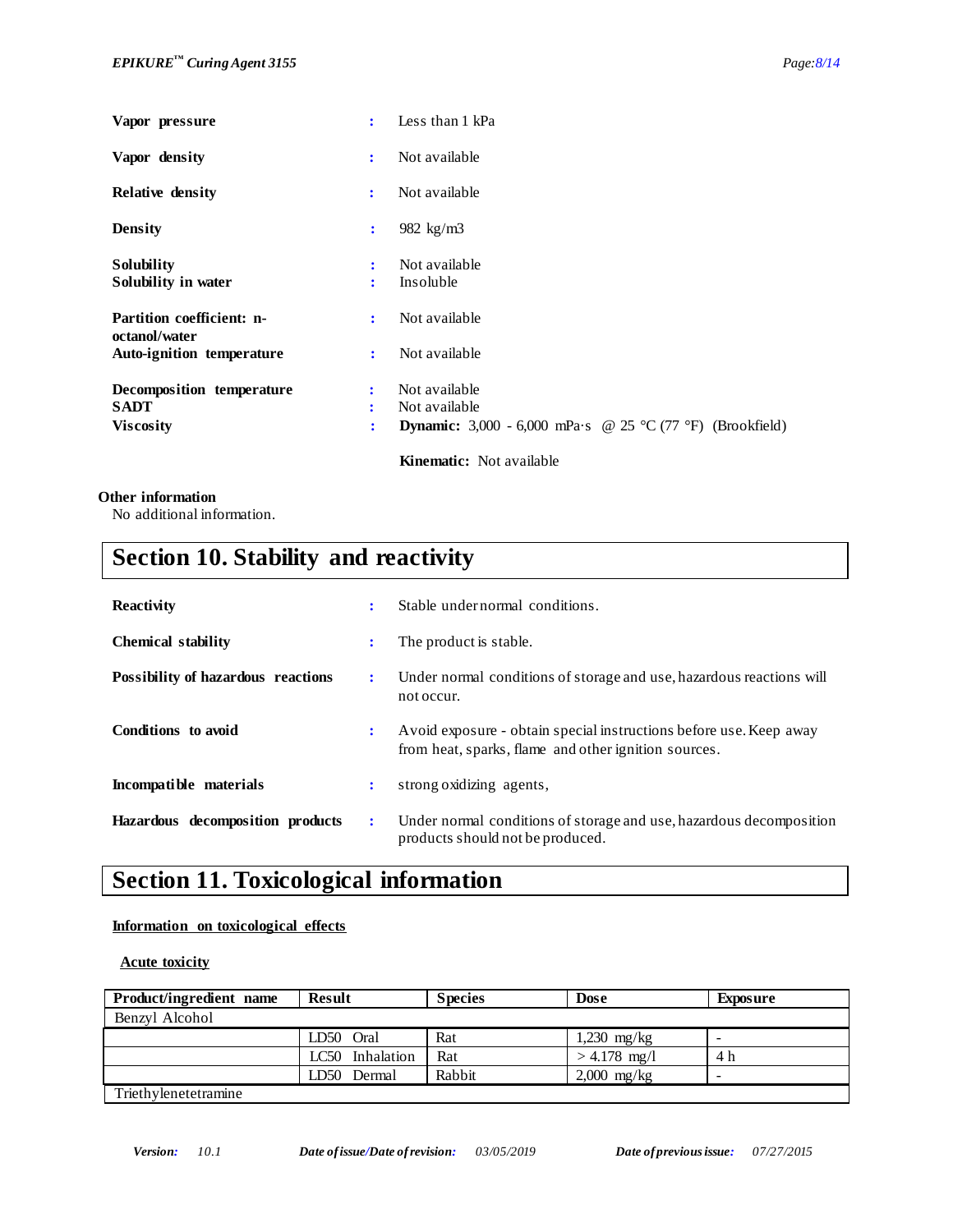|                    | LD50<br>Oral   | Rat           | $.716$ mg/kg<br> |  |
|--------------------|----------------|---------------|------------------|--|
|                    | LD50<br>Dermai | Rat           | .465<br>mg/kg    |  |
| Conclusion/Summary |                | Not available |                  |  |

### **Irritation/Corrosion**

| Product/ingredient name                                        | <b>Result</b>                  | <b>Species</b>                 | <b>Score</b> | <b>Exposure</b> | Observation    |
|----------------------------------------------------------------|--------------------------------|--------------------------------|--------------|-----------------|----------------|
| Benzyl Alcohol                                                 | Skin -<br>Moderate<br>irritant | Rabbit                         |              | 24 hrs          | $\overline{a}$ |
| Triethylenetetramine                                           | eyes -<br>Moderate<br>irritant | Rabbit                         |              | $24$ hrs        | $\mathbb{Z}^2$ |
|                                                                | Skin -<br>Severe<br>irritant   | Rabbit                         |              | 24 hrs          | $\overline{a}$ |
|                                                                | eyes -<br>Severe<br>irritant   | Rabbit                         |              |                 | $\overline{a}$ |
| <b>Conclusion/Summary</b>                                      |                                |                                |              |                 |                |
| <b>Skin</b>                                                    | $\ddot{\cdot}$                 | Not available                  |              |                 |                |
| eyes                                                           | $\ddot{\cdot}$                 | Not available                  |              |                 |                |
| <b>Respiratory</b>                                             | $\ddot{\cdot}$                 | Not available                  |              |                 |                |
| <b>Sensitization</b>                                           |                                |                                |              |                 |                |
| <b>Conclusion/Summary</b><br><b>Skin</b><br><b>Respiratory</b> | ÷<br>÷                         | Not available<br>Not available |              |                 |                |
| <b>Mutagenicity</b>                                            |                                |                                |              |                 |                |
| <b>Conclusion/Summary</b>                                      | $\ddot{\cdot}$                 | Not available                  |              |                 |                |
| Carcinogenicity                                                |                                |                                |              |                 |                |
| <b>Conclusion/Summary</b>                                      | $\ddot{\cdot}$                 | Not available                  |              |                 |                |
| Reproductive toxicity                                          |                                |                                |              |                 |                |
| <b>Conclusion/Summary</b>                                      | $\ddot{\cdot}$                 | Not available                  |              |                 |                |
| <b>Teratogenicity</b>                                          |                                |                                |              |                 |                |
| <b>Conclusion/Summary</b>                                      | $\ddot{\cdot}$                 | Not available                  |              |                 |                |

### **Specific target organ toxicity (single exposure)**

| Product/ingredient name | Category   | Route of exposure | Target organs                                    |
|-------------------------|------------|-------------------|--------------------------------------------------|
| Benzyl Alcohol          | Category 3 |                   | Respiratory tract irritation<br>Narcotic effects |
| Triethylenetetramine    |            |                   |                                                  |

### **Specific target organ toxicity (repeated exposure) Product/ingredient name Category Route of exposure** Target organs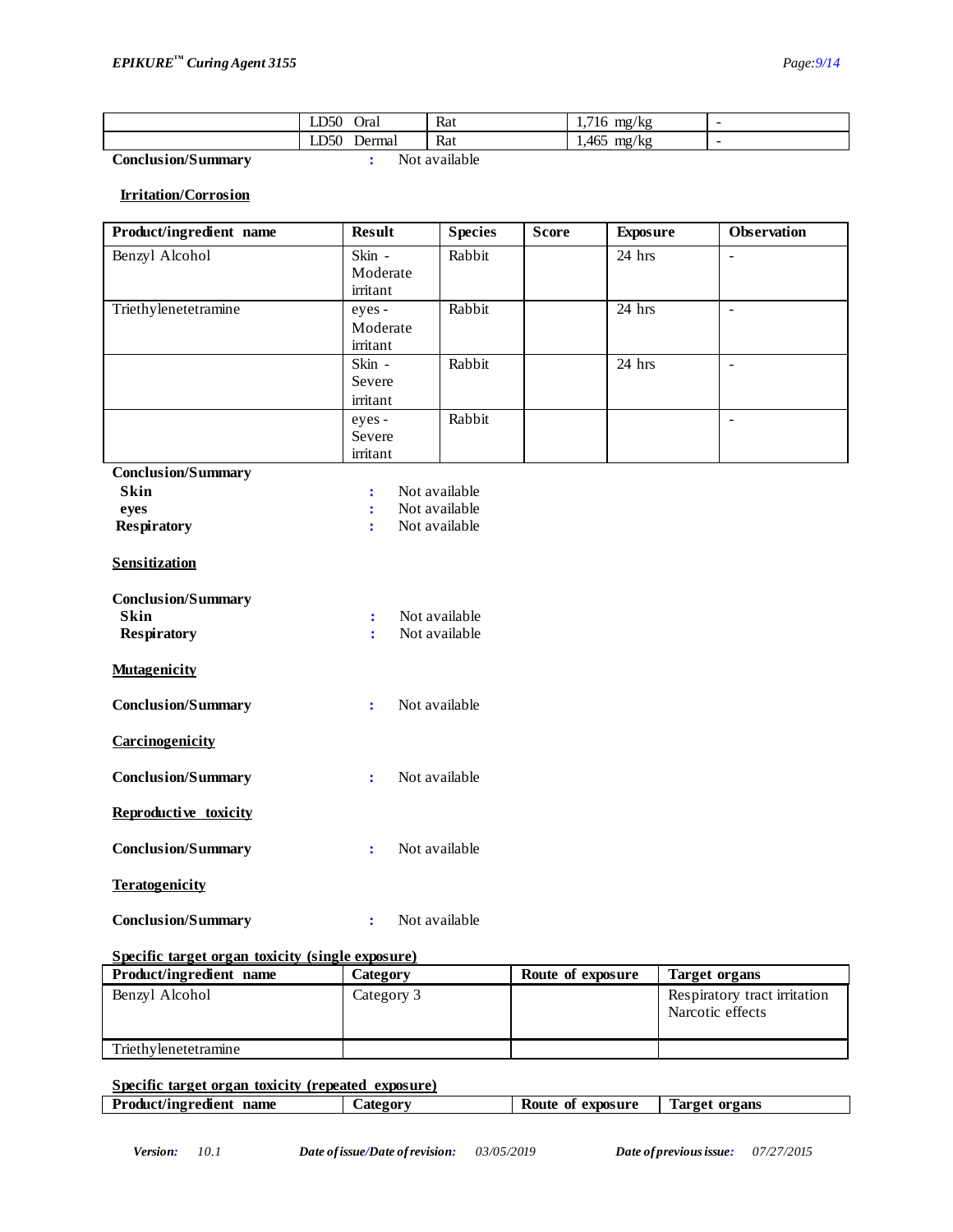| Benzyl Alcohol                              | Category 1                                                                   |                                                                                                                                                                                                                                        |                                                              | central nervous system<br>(CNS)                                                                                                                                                                                                                                                             |  |  |
|---------------------------------------------|------------------------------------------------------------------------------|----------------------------------------------------------------------------------------------------------------------------------------------------------------------------------------------------------------------------------------|--------------------------------------------------------------|---------------------------------------------------------------------------------------------------------------------------------------------------------------------------------------------------------------------------------------------------------------------------------------------|--|--|
|                                             |                                                                              |                                                                                                                                                                                                                                        |                                                              |                                                                                                                                                                                                                                                                                             |  |  |
| Triethylenetetramine                        |                                                                              |                                                                                                                                                                                                                                        |                                                              |                                                                                                                                                                                                                                                                                             |  |  |
| <b>Aspiration hazard</b><br>Not available   |                                                                              |                                                                                                                                                                                                                                        |                                                              |                                                                                                                                                                                                                                                                                             |  |  |
| Information on likely routes of<br>exposure | $\ddot{\cdot}$                                                               | Not available                                                                                                                                                                                                                          |                                                              |                                                                                                                                                                                                                                                                                             |  |  |
| Potential acute health effects              |                                                                              |                                                                                                                                                                                                                                        |                                                              |                                                                                                                                                                                                                                                                                             |  |  |
| Eye contact<br><b>Inhalation</b>            | $\ddot{\cdot}$                                                               | Causes serious eye damage.<br>may be delayed following exposure.                                                                                                                                                                       | Can cause central nervous system (CNS) depression. May cause | drowsiness or dizziness. May give off gas, vapour or dust that is very<br>irritating or corrosive to the respiratory system. May cause allergy or<br>asthma symptoms or breathing difficulties if inhaled. Exposure to<br>decomposition products may cause a health hazard. Serious effects |  |  |
| <b>Skin contact</b><br><b>Ingestion</b>     | ÷<br>÷                                                                       | to mouth, throat and stomach.                                                                                                                                                                                                          | Causes skin irritation. May cause an allergic skin reaction. | Can cause central nervous system (CNS) depression. May cause burns                                                                                                                                                                                                                          |  |  |
|                                             | Symptoms related to the physical, chemical and toxicological characteristics |                                                                                                                                                                                                                                        |                                                              |                                                                                                                                                                                                                                                                                             |  |  |
| Eye contact                                 | $\ddot{\cdot}$                                                               | pain<br>watering                                                                                                                                                                                                                       | Adverse symptoms may include the following:                  |                                                                                                                                                                                                                                                                                             |  |  |
| <b>Inhalation</b>                           | $\ddot{\cdot}$                                                               | redness<br>wheezing and breathing difficulties<br>asthma<br>nausea or vomiting<br>headache<br>drowsiness/fatigue<br>dizziness/vertigo<br>unconsciousness<br>reduced fetal weight<br>increase in fetal deaths<br>skeletal malformations | Adverse symptoms may include the following:                  |                                                                                                                                                                                                                                                                                             |  |  |
| <b>Skin contact</b>                         | $\ddot{\cdot}$                                                               | pain or irritation<br>redness<br>blistering may occur<br>reduced fetal weight<br>increase in fetal deaths<br>skeletal malformations                                                                                                    | Adverse symptoms may include the following:                  |                                                                                                                                                                                                                                                                                             |  |  |
| <b>Ingestion</b>                            | $\ddot{\cdot}$                                                               | stomach pains<br>reduced fetal weight<br>increase in fetal deaths<br>skeletal malformations                                                                                                                                            | Adverse symptoms may include the following:                  |                                                                                                                                                                                                                                                                                             |  |  |

### **Delayed and immediate effects as well as chronic effects from short and long-term exposure**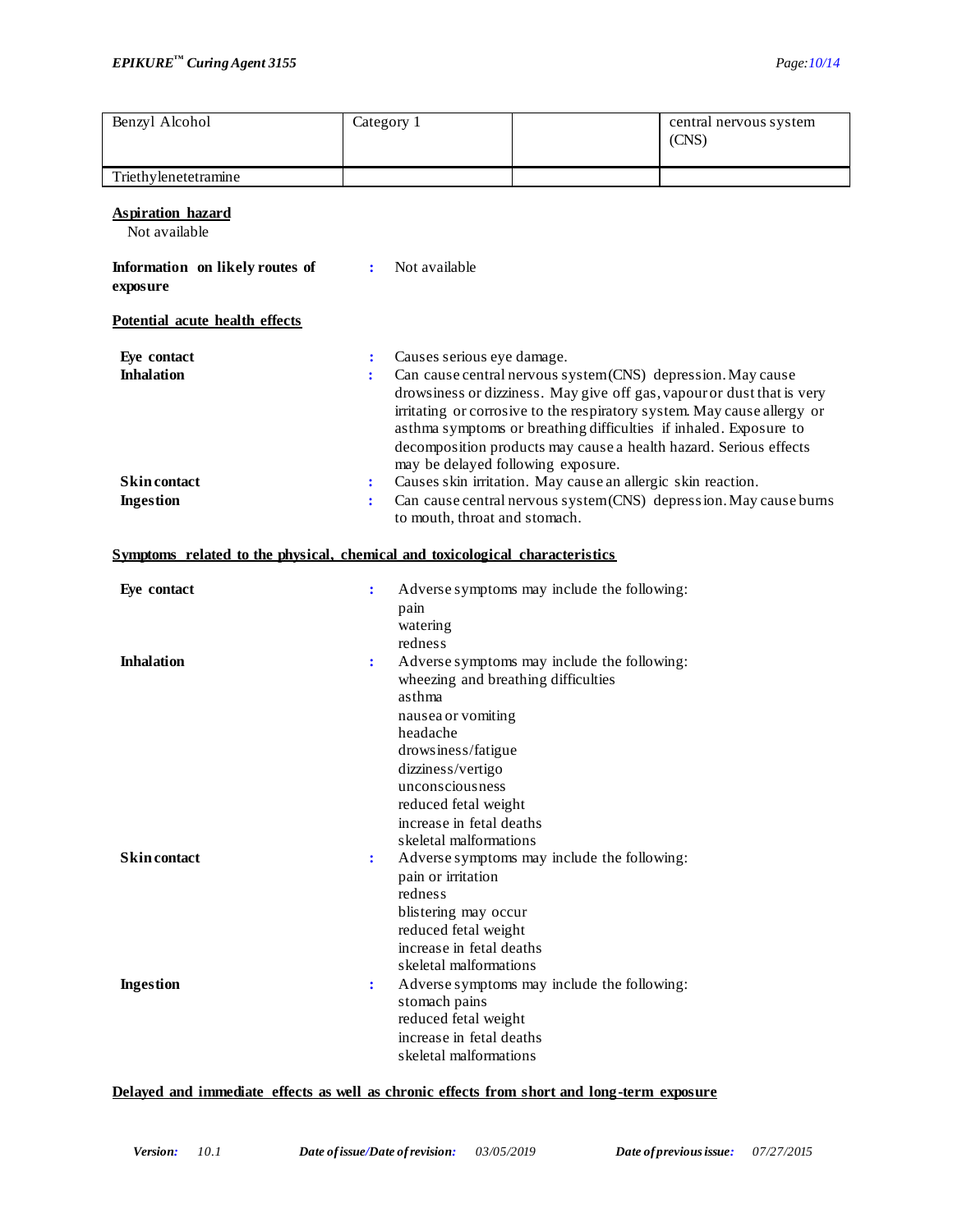### **Short term exposure**

| Potential immediate effects<br>Potential delayed effects |                           | Not available<br>Not available                                                                                                                                            |
|----------------------------------------------------------|---------------------------|---------------------------------------------------------------------------------------------------------------------------------------------------------------------------|
| Long term exposure                                       |                           |                                                                                                                                                                           |
| Potential immediate effects<br>Potential delayed effects | $\ddot{\phantom{a}}$<br>÷ | Not available<br>Not available                                                                                                                                            |
| <b>Potential chronic health effects</b>                  |                           |                                                                                                                                                                           |
| <b>Conclusion/Summary</b>                                | ÷                         | Not available                                                                                                                                                             |
| <b>General</b>                                           | ÷                         | Causes damage to organs through prolonged or repeated exposure:<br>Once sensitized, a severe allergic reaction may occur when<br>subsequently exposed to very low levels. |
| Carcinogenicity                                          | ÷                         | No known significant effects or critical hazards.                                                                                                                         |
| <b>Mutagenicity</b>                                      |                           | No known significant effects or critical hazards.                                                                                                                         |
| <b>Teratogenicity</b>                                    | ÷                         | Suspected of damaging the unborn child.                                                                                                                                   |
| Developmental effects                                    | ÷                         | No known significant effects or critical hazards.                                                                                                                         |
| <b>Fertility effects</b>                                 |                           | Suspected of damaging fertility.                                                                                                                                          |

### **Numerical measures of toxicity**

### **Acute toxicity estimates**

| Route               | ATE value        |
|---------------------|------------------|
| Oral                | $2,776.5$ mg/kg  |
| Route               | <b>ATE</b> value |
| Dermal              | $22,000$ mg/kg   |
| Route               | <b>ATE</b> value |
| Inhalation (vapors) | 34.38 $mg/l$     |

# **Section 12. Ecological information**

**Toxicity**

| Product/ingredient name | <b>Result</b>                           | <b>Species</b>         | Exposure |
|-------------------------|-----------------------------------------|------------------------|----------|
| benzyl alcohol          |                                         |                        |          |
|                         | Acute LC50 $10,000 \mu g/l$ Fresh water | Fish - Bluegill        | 96 h     |
| Triethylenetetramine    |                                         |                        |          |
|                         | Acute LC50 33,900 µg/l Fresh water      | Aquatic invertebrates. | 48 h     |
|                         |                                         | Water flea             |          |
|                         | Acute EC50 3,700 µg/l Fresh water       | Aquatic plants - Green | 96h      |
|                         |                                         | algae                  |          |

### **Conclusion/Summary :** Not available

### **Persistence/degradability**

### **Conclusion/Summary :** Not available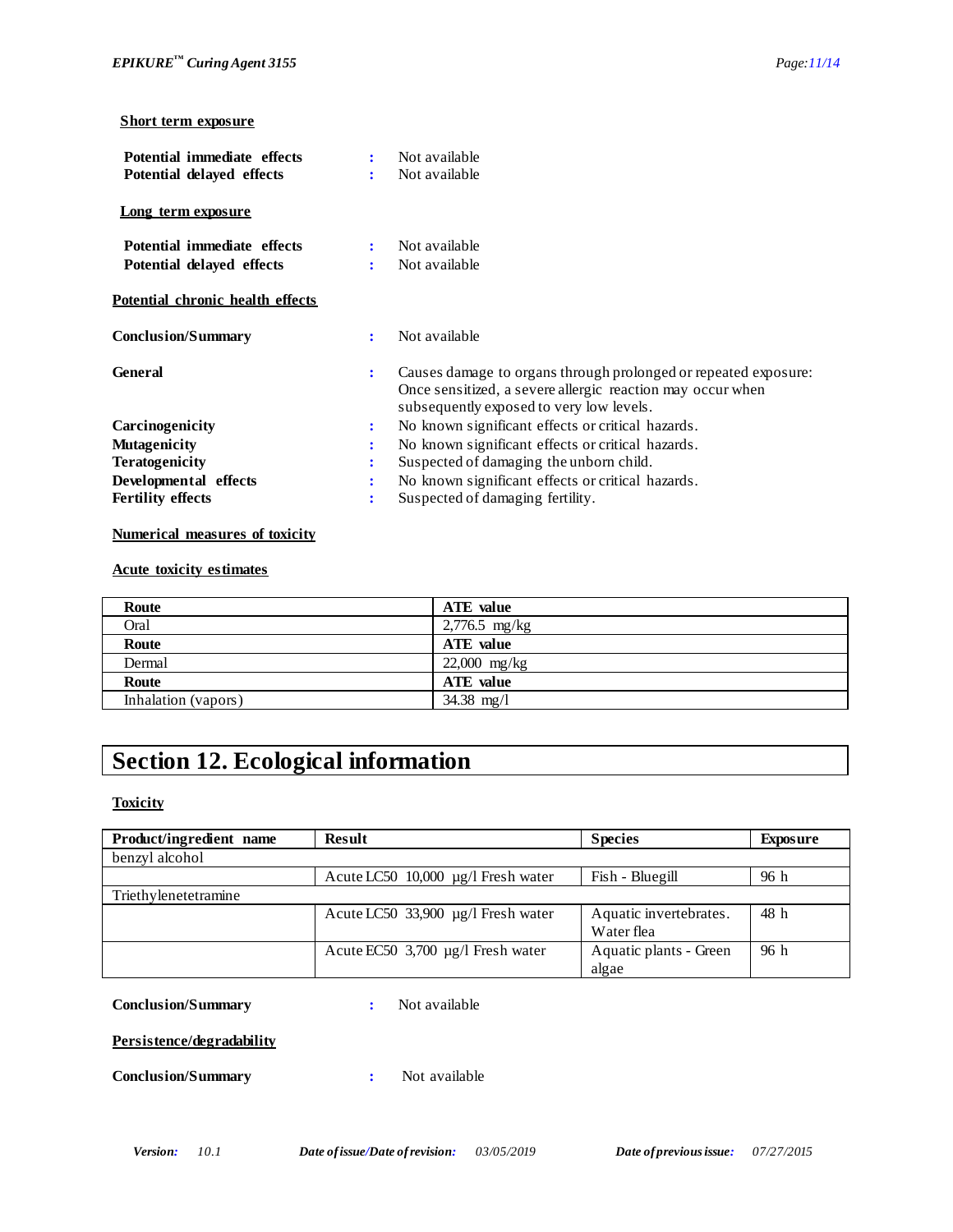### **Bioaccumulative potential**

| Product/ingredient name | <b>LogPow</b>                 | BCF | <b>Potential</b> |
|-------------------------|-------------------------------|-----|------------------|
| Benzvl Alcohol          | $\mathbf{1} \cdot \mathbf{1}$ |     | low              |
| Triethylenetetramine    | $-1.66 - 1.$                  |     | low              |

**Mobility in soil**

| Soil/water partition coefficient | <b><i>Contract State</i></b> | Not available                                     |
|----------------------------------|------------------------------|---------------------------------------------------|
| (KOC)<br>Other adverse effects   |                              | No known significant effects or critical hazards. |

# **Section 13. Disposal considerations**

| should at all times comply with the requirements of environmental<br>protection and waste disposal legislation and any regional local<br>authority requirements. Dispose of surplus and non-recyclable<br>products via a licensed waste disposal contractor. Waste should not be<br>disposed of untreated to the sewer unless fully compliant with the<br>requirements of all authorities with jurisdiction. Wastepackaging<br>should be recycled. Incineration or landfill should only be considered<br>when recycling is not feasible. This material and its container must be<br>disposed of in a safe way. Care should be taken when handling<br>emptied containers that have not been cleaned or rinsed out. Empty<br>containers or liners may retain some product residues. Avoid dispersal<br>of spilled material and runoff and contact with soil, waterways, drains<br>and sewers. |
|---------------------------------------------------------------------------------------------------------------------------------------------------------------------------------------------------------------------------------------------------------------------------------------------------------------------------------------------------------------------------------------------------------------------------------------------------------------------------------------------------------------------------------------------------------------------------------------------------------------------------------------------------------------------------------------------------------------------------------------------------------------------------------------------------------------------------------------------------------------------------------------------|
|---------------------------------------------------------------------------------------------------------------------------------------------------------------------------------------------------------------------------------------------------------------------------------------------------------------------------------------------------------------------------------------------------------------------------------------------------------------------------------------------------------------------------------------------------------------------------------------------------------------------------------------------------------------------------------------------------------------------------------------------------------------------------------------------------------------------------------------------------------------------------------------------|

# **Section 14. Transport information**

The data provided in this section is for information only and may not be specific to your package size or mode of transport. You will need to apply the appropriate regulations to properly classify your shipment for transportation.

|                                                | International transport regulations |                                       |               |                                    |
|------------------------------------------------|-------------------------------------|---------------------------------------|---------------|------------------------------------|
| <b>Regulatory</b><br>information<br><b>CFR</b> | UN/NA<br>number                     | Proper shipping name<br>Non-regulated | $Classes/*PG$ | Reportable<br><b>Quantity (RQ)</b> |
| <b>TDG</b>                                     |                                     | Non-regulated                         |               |                                    |
| <b>IMO/IMDG</b>                                |                                     | Non-regulated                         |               |                                    |
| IATA (Cargo)                                   |                                     | Non-regulated                         |               |                                    |
| *PG : Packing group                            |                                     |                                       |               |                                    |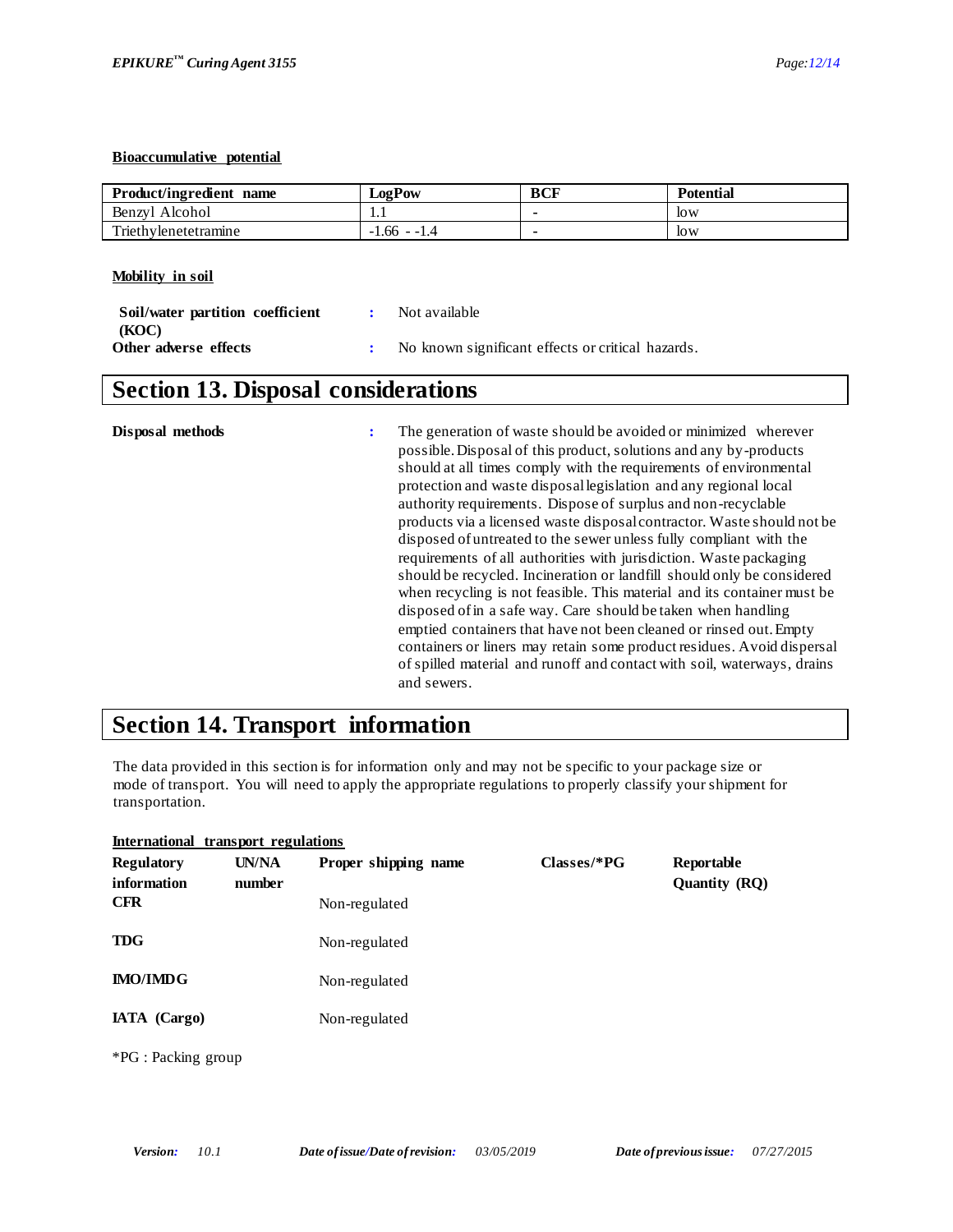**United States**

| Special precautions for user                                                      | Transport within user's premises: always transport in closed<br>containers that are upright and secure. Ensure that persons<br>transporting the product know what to do in the event of an accident<br>or spillage. |
|-----------------------------------------------------------------------------------|---------------------------------------------------------------------------------------------------------------------------------------------------------------------------------------------------------------------|
| $\mathcal{C}_{\text{ext}}$ of $\mathcal{C}$ Decodes to $\mathcal{C}_{\text{ext}}$ |                                                                                                                                                                                                                     |

## **Section 15. Regulatory information**

| <b>U.S. Federal regulations</b>      | ÷ | United States - TSCA 12(b) - Chemical export notification: None<br>required.<br>United States - TSCA $5\alpha$ 2 - Final significant new use rules: Not listed<br>United States - TSCA 5a2 - Proposed significant new use rules: Not<br>listed<br>United States - TSCA 5(e) - Substances consent order: Not listed<br>SARA 311/312 Classification - Immediate (acute) health hazard, Delayed<br>(chronic) health hazard                                                                                                                                                                                                                 |
|--------------------------------------|---|-----------------------------------------------------------------------------------------------------------------------------------------------------------------------------------------------------------------------------------------------------------------------------------------------------------------------------------------------------------------------------------------------------------------------------------------------------------------------------------------------------------------------------------------------------------------------------------------------------------------------------------------|
| California Prop. 65:                 | ÷ | None required.                                                                                                                                                                                                                                                                                                                                                                                                                                                                                                                                                                                                                          |
| United States inventory (TSCA<br>8b) | ÷ | All components are listed or exempted.                                                                                                                                                                                                                                                                                                                                                                                                                                                                                                                                                                                                  |
| <b>Trade Secret</b>                  | ÷ | The claim for trade secret has been filed in Canada under HMIRA<br>#03321980, March 1, 2019.                                                                                                                                                                                                                                                                                                                                                                                                                                                                                                                                            |
| International regulations            |   |                                                                                                                                                                                                                                                                                                                                                                                                                                                                                                                                                                                                                                         |
| <b>International lists</b>           |   | Australia inventory (AICS): All components are listed or exempted.<br>Canada inventory: All components are listed or exempted.<br>Japan inventory: All components are listed or exempted.<br>China inventory (IECSC): All components are listed or exempted.<br>Korea inventory: All components are listed or exempted.<br><b>New Zealand Inventory (NZIoC):</b> All components are listed or exempted.<br>Philippines inventory (PICCS): All components are listed or exempted.<br>United States inventory (TSCA 8b): All components are listed or exempted.<br><b>Taiwan inventory (CSNN):</b> All components are listed or exempted. |

# **Section 16. Other information**

| Hazardous Material Information System III (U.S.A.): |  |  |  |
|-----------------------------------------------------|--|--|--|
| <b>Health</b>                                       |  |  |  |
| <b>Flammability</b>                                 |  |  |  |
| <b>Physical hazards</b>                             |  |  |  |
|                                                     |  |  |  |

**Caution: HMIS® ratings are based on a 0-4 rating scale, with 0 representing minimal hazards or risks, and 4 representing significant hazards or risks Although HMIS ® ratings are not required on MSDSs under 29 CFR 1910.1200, the preparer may choose to provide them. HMIS ® ratings are to be used with a fully implemented HMIS® program. HMIS® is a registered mark of the National Paint & Coatings Association (NPCA). HMIS ® materials may be purchased exclusively from J. J. Keller (800) 327-6868.**

*Version: 10.1 Date of issue/Date of revision: 03/05/2019 Date of previous issue: 07/27/2015*